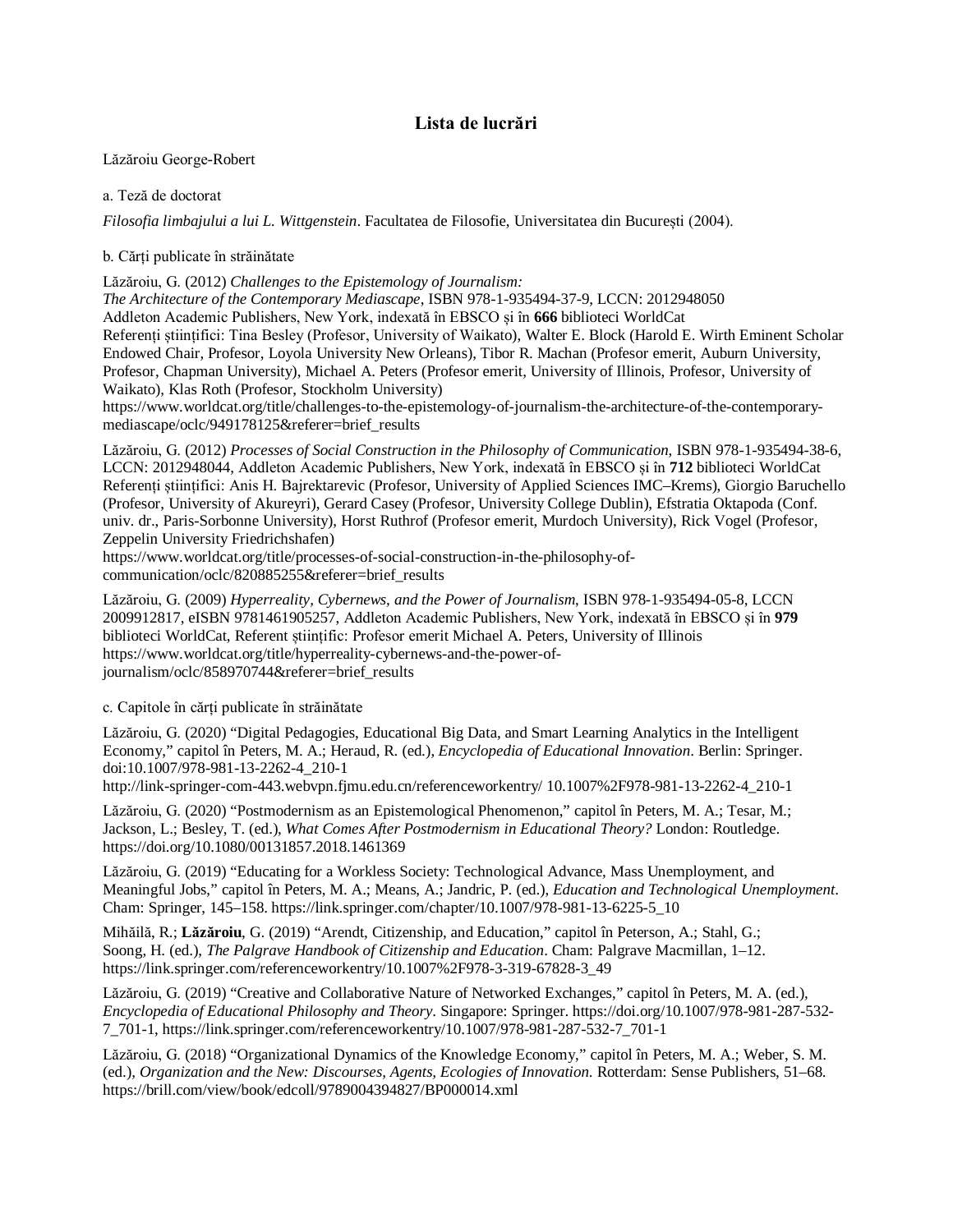Gajanova, L.; Krizanova, A.; **Lăzăroiu**, G. (2020) "Analysis of Website Performance Dependence on Global Brand Value," capitol în Tsounis, N.; Vlachvei, A. (ed.), *Advances in Cross-Section Data Methods in Applied Economic Research*. Springer Proceedings in Business and Economics. Springer: Cham, 171–185. [https://link.springer.com/chapter/10.1007/978-3-030-38253-7\\_12](https://link.springer.com/chapter/10.1007/978-3-030-38253-7_12)

Lăzăroiu, G. (2018) "Post-Truth and the Journalist's Ethos," capitol în Peters, M. A.; Rider, S.; Besley, T. (eds.), *Education and Philosophy in a Post-Truth World*. Dordrecht: Springer, 113–120. [https://link.springer.com/chapter/10.1007/978-981-10-8013-5\\_9](https://link.springer.com/chapter/10.1007/978-981-10-8013-5_9)

d. Articole publicate în reviste recunoscute în domeniu

d.1. Indexate în Web of Science cu IF mai mare de 0,1

Andronie, M.; **Lăzăroiu**, G.; Iatagan, M.; Hurloiu, I.; Dijmărescu, I. (2021) "Sustainable Cyber-Physical Production Systems in Big Data-Driven Smart Urban Economy: A Systematic Literature Review," *Sustainability 13*, 751. IF: 2,576. <https://doi.org/10.3390/su13020751,> WOS:000611790500001 <https://www.mdpi.com/2071-1050/13/2/751>

Kliestik, T.; Valaskova, K.; Nica, E.; Kovacova, M.; **Lăzăroiu**, G. (2020) "Advanced Methods of Earnings Management: Monotonic Trends and Change-Points under Spotlight in the Visegrad Countries," *Oeconomia Copernicana*, 11, 371–400. IF: 2,128. WOS:000542035500007 <http://economic-research.pl/Journals/index.php/oc/article/view/1783> • articol zona galbenă CNCS. Premiat de UEFISCDI.

**Lăzăroiu**, G.; Valaskova, K.; Nica, E.; Durana, P.; Kral, P.; Bartos, P.; Marouskova, A. (2020) "Techno-Economic Assessment: Food Emulsion Waste Management," *Energies*, *13*, 4922. IF: 2,702. WOS:000581272100001 <https://www.mdpi.com/1996-1073/13/18/4922>

**Lăzăroiu**, G.; Ionescu, L.; Andronie, M.; Dijmarescu, I. (2020) "Sustainability Management and Performance in the Urban Corporate Economy: A Systematic Literature Review," *Sustainability*, *12*, 7705. IF: 2,576. WOS:000584267300001, <https://www.mdpi.com/2071-1050/12/18/7705> • articol zona galbenă CNCS. Premiat de UEFISCDI.

**Lăzăroiu**, G.; Neguriță, O.; Grecu, I.; Grecu, G.; Mitran, P.C. (2020) "Consumers' Decision-Making Process on Social Commerce Platforms: Online Trust, Perceived Risk, and Purchase Intentions," *Frontiers in Psychology* 11, 890. IF: 2,129. WOS:000556591400001, <https://www.frontiersin.org/articles/10.3389/fpsyg.2020.00890/full> • articol zona galbenă CNCS. Premiat de UEFISCDI.

**Lăzăroiu**, G.; Ionescu, L.; Uță, C.; Hurloiu, I.; Andronie, M.; Dijmărescu, I. (2020) "Environmentally Responsible Behavior and Sustainability Policy Adoption in Green Public Procurement," *Sustainability* 12(5): 2110. IF: 2,592. WOS:000522470900411, <https://www.mdpi.com/2071-1050/12/5/2110> • articol zona galbenă CNCS. Premiat de UEFISCDI.

Majerova, J. ; Sroka, W.; Krizanova, A.; Gajanova, L.; **Lăzăroiu**, G.; Nadanyiova, M. (2020) "Sustainable Brand Management of Alimentary Goods," *Sustainability* 12(2): 556. IF: 2,592. WOS:000516824600114 <https://www.mdpi.com/2071-1050/12/2/556>

• articol zona galbenă CNCS. Premiat de UEFISCDI.

Kliestik, T.; Valaskova, K.; **Lăzăroiu**, G.; Kovacova, M.; Vrbka, J. (2020) "Remaining Financially Healthy and Competitive: The Role of Financial Predictors," *Journal of Competitiveness* 12(1): 74–92. IF: 3,649. WOS:000522685200006, <https://www.cjournal.cz/files/356.pdf> • articol zona roșie CNCS. Premiat de UEFISCDI.

**Lăzăroiu**, G.; Andronie, M.; Uță, C.; Hurloiu, I. (2019) "Trust Management in Organic Agriculture: Sustainable Consumption Behavior, Environmentally Conscious Purchase Intention, and Healthy Food Choices," *Frontiers in Public Health* 7: 340. IF: 2,031. WOS:000500780800001

<https://www.frontiersin.org/articles/10.3389/fpubh.2019.00340/full> • articol zona galbenă CNCS. Premiat de UEFISCDI.

Krizanova, A.; **Lăzăroiu**, G.; Gajanova, L.; Kliestikova, J.; Nadanyiova, M.; Moravcikova, D. (2019) "The Effectiveness of Marketing Communication and Importance of Its Evaluation in an Online Environment," *Sustainability* 11: 7016. IF: 2,592. WOS:000506899000126, <https://www.mdpi.com/2071-1050/11/24/7016> • articol zona galbenă CNCS. Premiat de UEFISCDI.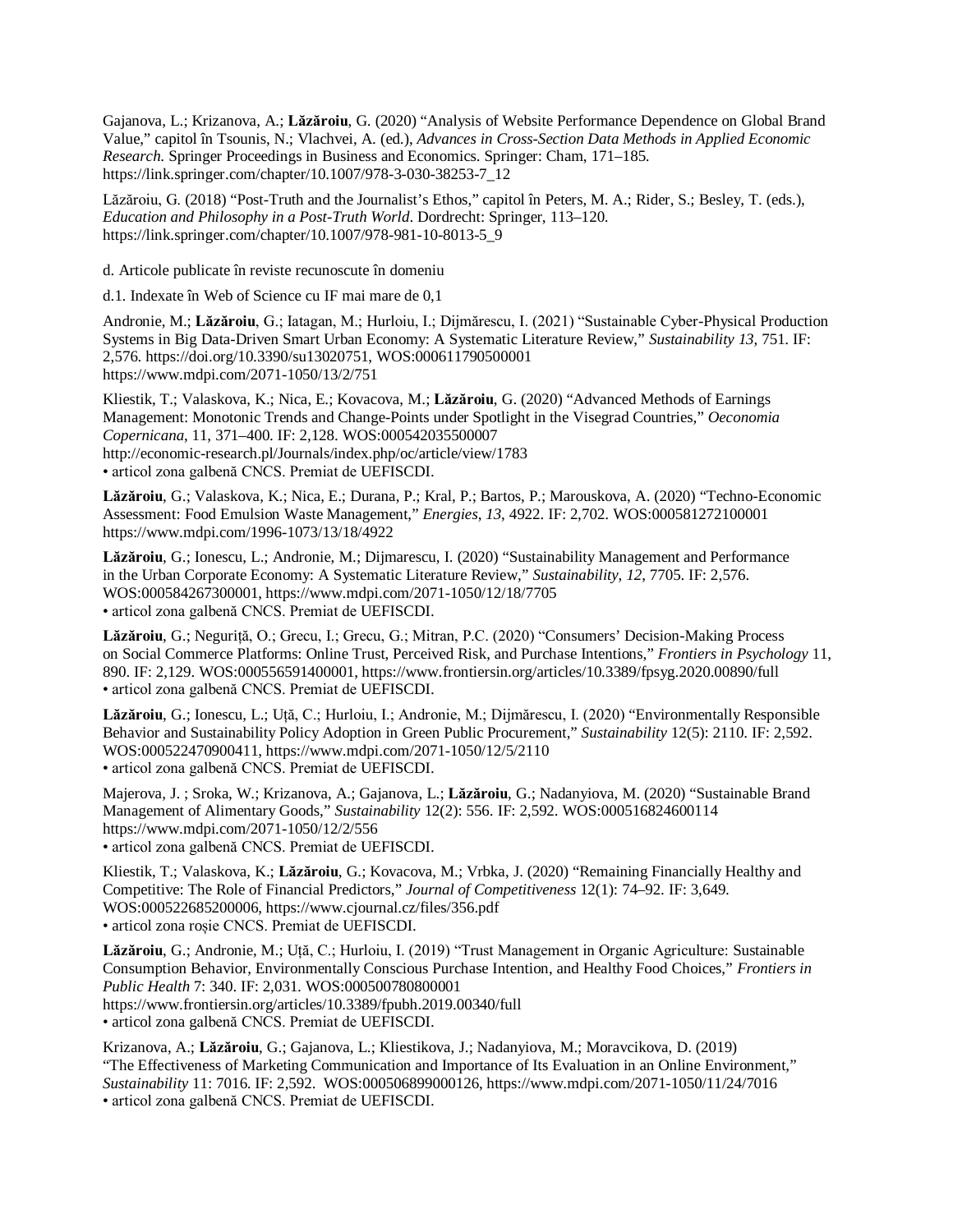Ciobanu, A.; Androniceanu, A.; **Lăzăroiu**, G. (2019) "An Integrated Psycho-Sociological Perspective on Public Employees' Motivation and Performance," *Frontiers in Psychology* 10: 36. IF: 2,089. WOS:000456237500001 <https://www.frontiersin.org/articles/10.3389/fpsyg.2019.00036/full> • articol zona roșie CNCS. Premiat de UEFISCDI.

**Lăzăroiu**, G.; Pera, A.; Ștefănescu-Mihăilă, R. O.; Mircică, N.; Neguriță, O. (2017) "Can Neuroscience Assist Us in Constructing Better Patterns of Economic Decision-making?," *Frontiers in Behavioral Neuroscience* 11: 188. IF: 3,104. WOS:000412526200003,<https://www.frontiersin.org/articles/10.3389/fnbeh.2017.00188/full> • articol zona galbenă CNCS.

**Lăzăroiu**, G.; Pera, A.; Ștefănescu-Mihăilă, R. O.; Bratu, S.; Mircică, N. (2017) "The Cognitive Information Effect of Televised News," *Frontiers in Psychology* 8: 1165. IF: 2,323. WOS:000405219100001 <https://www.frontiersin.org/articles/10.3389/fpsyg.2017.01165/full> • articol zona galbenă CNCS.

Peters, M. A.; Jandric, P.; Irwin, R.; Locke, K.; Devine, N.; Heraud, R,; Gibbons, A.; Besley, T.; White, J.; Forster, D.; Jackson, L.; Grierson, E.; Mika, C.; Stewart, G.; Tesar, M.; Brighouse, S.; Arndt, S.; **Lăzăroiu**, G.; Mihăilă, R.; Legg, C.; Benade, L. (2016) "Towards a Philosophy of Academic Publishing," *Educational Philosophy and Theory* 48(14): 1401–1425. IF: 0,415, WOS:000387803900002, <https://www.tandfonline.com/doi/full/10.1080/00131857.2016.1240987>

**Lăzăroiu**, G.; Bratu, S.; Șerban, S.; Iordănescu, M. (2013) "The Semantics of Communicative Functions of Smart Interactive Clothing," *Industria textilă* 64(5): 260–265. IF: 0,475. WOS:000326609000005 [http://revistaindustriatextila.ro/images/2013/5\\_2013.pdf](http://revistaindustriatextila.ro/images/2013/5_2013.pdf)

Lăzăroiu, G. (2013) "Besley on Foucault's Discourse of Education," *Educational Philosophy and Theory* 45(8): 821–832. IF: 0,428. WOS:000321707800002. <https://www.tandfonline.com/doi/abs/10.1080/> 00131857.2013.785092?journalCode=rept20

**Lăzăroiu**, G.; Ionescu, L. (2013) "The Economics of Citation Impact Metrics," *Economic Computation and Economic Cybernetics Studies and Research* 47(1): 151–165. IF: 0,420. WOS:000322930800009 [http://www.ecocyb.ase.ro/nr\\_2013\\_pdf/Lazaroiu%20George,%20L.%20Ionescu.pdf](http://www.ecocyb.ase.ro/nr_2013_pdf/Lazaroiu%20George,%20L.%20Ionescu.pdf)

Ionescu, L.; **Lăzăroiu**, G.; Șerban, S. (2013) "A Theory of the Availability and Level of Consumer Protection in Online and Mobile Payments for Public Economic Services," *Amfiteatru economic* 16(34): 284–300. IF: 0,838. WOS:000319858100006, <https://www.econstor.eu/bitstream/10419/168792/1/aej-v15-i34-p369.pdf>

Ionescu, L.; **Lăzăroiu**, G.; Iosif, G. (2012) "Corruption and Bureaucracy in Public Services," *Amfiteatru economic* 14(S6): 665–679. IF: 0,953. WOS:000311199200007 <https://www.econstor.eu/bitstream/10419/168767/1/aej-v14-sn6-p665.pdf>

d.2. Indexate în cel puțin 3 BDI recunoscute în domeniu

Gajanova, L.; Nadanyiova, M.; **Lăzăroiu**, G. (2020). "Specifics in Brand Value Sources of Customers in the Banking Industry from the Psychographic Point of View," *Central European Business Review* 9(2): 1–18. <https://cebr.vse.cz/pdfs/cbr/2020/02/01.pdf,> WOS:000541858200001

Podhorska, I.; Vrbka, J.; **Lăzăroiu**, G.; Kovacova, M. (2020) "Innovations in Financial Management: Recursive Prediction Model based on Decision Trees," *Marketing and Management of Innovations* 3: 276–292. WOS:000576279200020, <https://mmi.fem.sumdu.edu.ua/en/journals/2020/3/276-292>

Valaskova, K.; Durica, M.; Kovacova, M.; Gregova, E.; **Lăzăroiu**, G. (2019). "Oligopolistic Competition among Providers in the Telecommunication Industry: The Case of Slovakia," *Administrative Sciences* 9(3): 49. <https://www.mdpi.com/2076-3387/9/3/49,> WOS:000487987200001

Valaskova, K.; **Lăzăroiu**, G.; Olah, J.; Siekelova, A.; Lancova, B. (2019) "How Capital Structure Affects Business Valuation: A Case Study of Slovakia," *Central European Business Review* 8(3): 1–17. <https://cebr.vse.cz/pdfs/cbr/2019/03/01.pdf,> WOS:000533571200001

Jackson, L.; Peters, M. A.; Benade, L.; Devine, N.; Arndt, S.; Forster, D.; Gibbons, A.; Grierson, E.; Jandrić, P.; **Lăzăroiu**, G.; Locke, K.; Mihaila, R.; Stewart, G.; Tesar, M.; Roberts, P.; Ozoliņš, J. (2018) "Is Peer Review in Academic Publishing Still Working?," *Open Review of Educational Research* 5(1): 95–112. <https://www.tandfonline.com/doi/full/> 10.1080/23265507.2018.1479139, WOS:000458779000006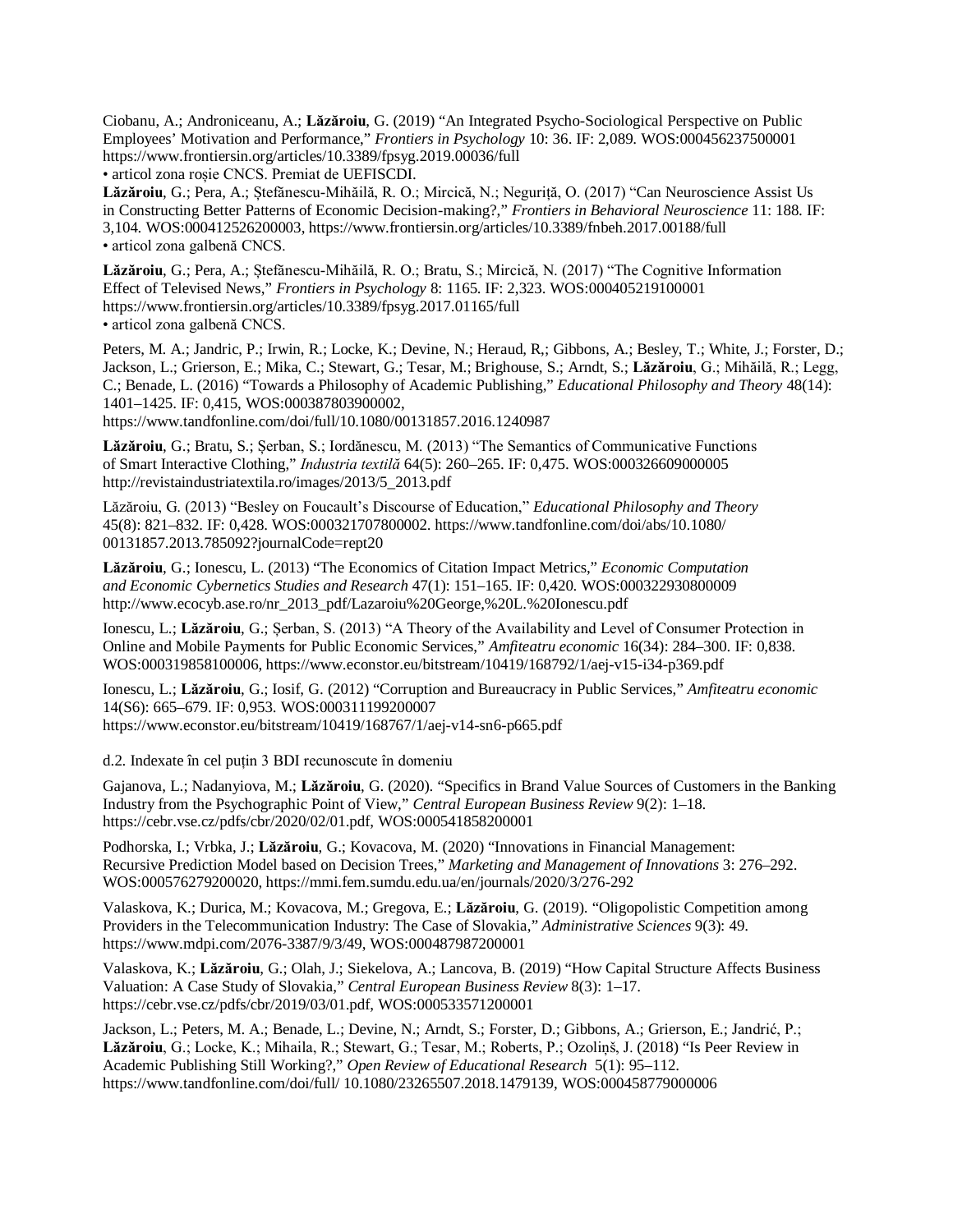Popescu, G. H.; Nica, E.; Ștefănescu-Mihăilă, R.-O.; **Lăzăroiu**, G. (2016) "The United States (US) Steel Import Crisis and the Global Production Overcapacity till 2016," *Metalurgija* 55(3): 538–540. <https://hrcak.srce.hr/153706,> WOS:000372344500065

Popescu, G. H.; Nica, E.; Nicolăescu, E.; **Lăzăroiu**, G. (2016) "China's Steel Industry as a Driving Force for Economic Growth and International Competitiveness," *Metalurgija* 55(1): 123–126. <https://hrcak.srce.hr/141852,> WOS:000372203900032

**Lăzăroiu**, G.; Horak, J.; Valaskova, K. (2020). "Scaring Ourselves to Death in the Time of COVID-19: Pandemic Awareness, Virus Anxiety, and Contagious Fear," *Linguistic and Philosophical Investigations* 19: 114–120. Indexări: Scopus, ProQuest, EBSCO

<https://search.proquest.com/docview/2406985151?pq-origsite=gscholar&fromopenview=true>

**Lăzăroiu**, G.; Kovacova, M.; Siekelova, A.; and Vrbka, J. (2020). "Addictive Behavior of Problematic Smartphone Users: The Relationship between Depression, Anxiety, and Stress," *Review of Contemporary Philosophy* 19: 50–56. Indexări: Scopus, ProQuest, EBSCO

<https://search.proquest.com/docview/2442136423?pq-origsite=gscholar&fromopenview=true>

Throne, O.; **Lăzăroiu**, G. (2020). "Internet of Things-enabled Sustainability, Industrial Big Data Analytics, and Deep Learning-assisted Smart Process Planning in Cyber-Physical Manufacturing Systems," *Economics, Management, and Financial Markets* 15(4): 49–58. Indexări: Scopus, ProQuest, EBSCO <https://search.proquest.com/docview/2472333308?pq-origsite=gscholar&fromopenview=true>

**Lăzăroiu**, G.; Adams, C. (2020). "Viral Panic and Contagious Fear in Scary Times: The Proliferation of COVID-19 Misinformation and Fake News," *Analysis and Metaphysics* 19: 80–86. Indexări: Scopus, ProQuest, EBSCO <https://search.proquest.com/docview/2463167939?pq-origsite=gscholar&fromopenview=true>

**Lăzăroiu**, G.; Machová, V.; Kucera, J. (2020). "Connected and Autonomous Vehicle Mobility: Socially Disruptive Technologies, Networked Transport Systems, and Big Data Algorithmic Analytics," *Contemporary Readings in Law and Social Justice* 12(2): 61–69. Indexări: Scopus, ProQuest, EBSCO <https://search.proquest.com/docview/2463697191?pq-origsite=gscholar&fromopenview=true>

Lyons, N.; **Lăzăroiu**, G. (2020). "Addressing the COVID-19 Crisis by Harnessing Internet of Things Sensors and Machine Learning Algorithms in Data-driven Smart Sustainable Cities," *Geopolitics, History, and International Relations* 12(2): 65–71. Indexări: Scopus, ProQuest, EBSCO <https://search.proquest.com/docview/2457327323?pq-origsite=gscholar&fromopenview=true>

Gray-Hawkins, M.; **Lăzăroiu**, G. (2020). "Industrial Artificial Intelligence, Sustainable Product Lifecycle Management, and Internet of Things Sensing Networks in Cyber-Physical Smart Manufacturing Systems," *Journal of Self-Governance and Management Economics* 8(4): 19–28. Indexări: Scopus, ProQuest, EBSCO <https://search.proquest.com/docview/2472334059?pq-origsite=gscholar&fromopenview=true>

Atwell, G. J.; **Lăzăroiu**, G. (2019). "Are Autonomous Vehicles Only a Technological Step? The Sustainable Deployment of Self-Driving Cars on Public Roads," *Contemporary Readings in Law and Social Justice* 11(2): 22–28. Indexări: Scopus, ProQuest, EBSCO

<https://search.proquest.com/docview/2322889760?pq-origsite=gscholar&fromopenview=true>

Durana, P.; Kral, P.; Stehel, V.; **Lăzăroiu**, G.; Sroka, W. (2019), "Quality Culture of Manufacturing Enterprises: A Possible Way to Adaptation to Industry 4.0," *Social Sciences* 8(4): 124. <https://www.mdpi.com/2076-0760/8/4/124,> Indexări: Scopus, ProQuest, EBSCO

Trettin, C., **Lăzăroiu**, G., Grecu, I.; Grecu, G. (2019). "The Social Sustainability of Citizen-centered Urban Governance Networks: Sensor-based Big Data Applications and Real-Time Decision-Making," *Geopolitics, History, and International Relations* 11(2): 27–33. Indexări: Scopus, ProQuest, EBSCO <https://search.proquest.com/docview/2312732719?pq-origsite=gscholar&fromopenview=true>

Cadge, K., **Lăzăroiu**, G.; Durana, P.; Kovalova, E. (2019). "Initiating Sexual Behaviors with Online Dating Partners: Stereotypical Gender Norms, Intimate Personal Data, and Romantic Compatibility," *Journal of Research in Gender Studies* 9(2): 71–77. Indexări: Scopus, ProQuest, EBSCO <https://search.proquest.com/docview/2335646844?pq-origsite=gscholar&fromopenview=true>

**Lăzăroiu**, G., Rowland, Z.; Bartosova, V. (2018). "Gendered Power Disparities, Misogynist Violence, and Women's

Oppression: The #MeToo Movement against Workplace Sexual Harassment," *Contemporary Readings in Law and Social Justice* 10(2): 57–63. Indexări: Scopus, ProQuest, EBSCO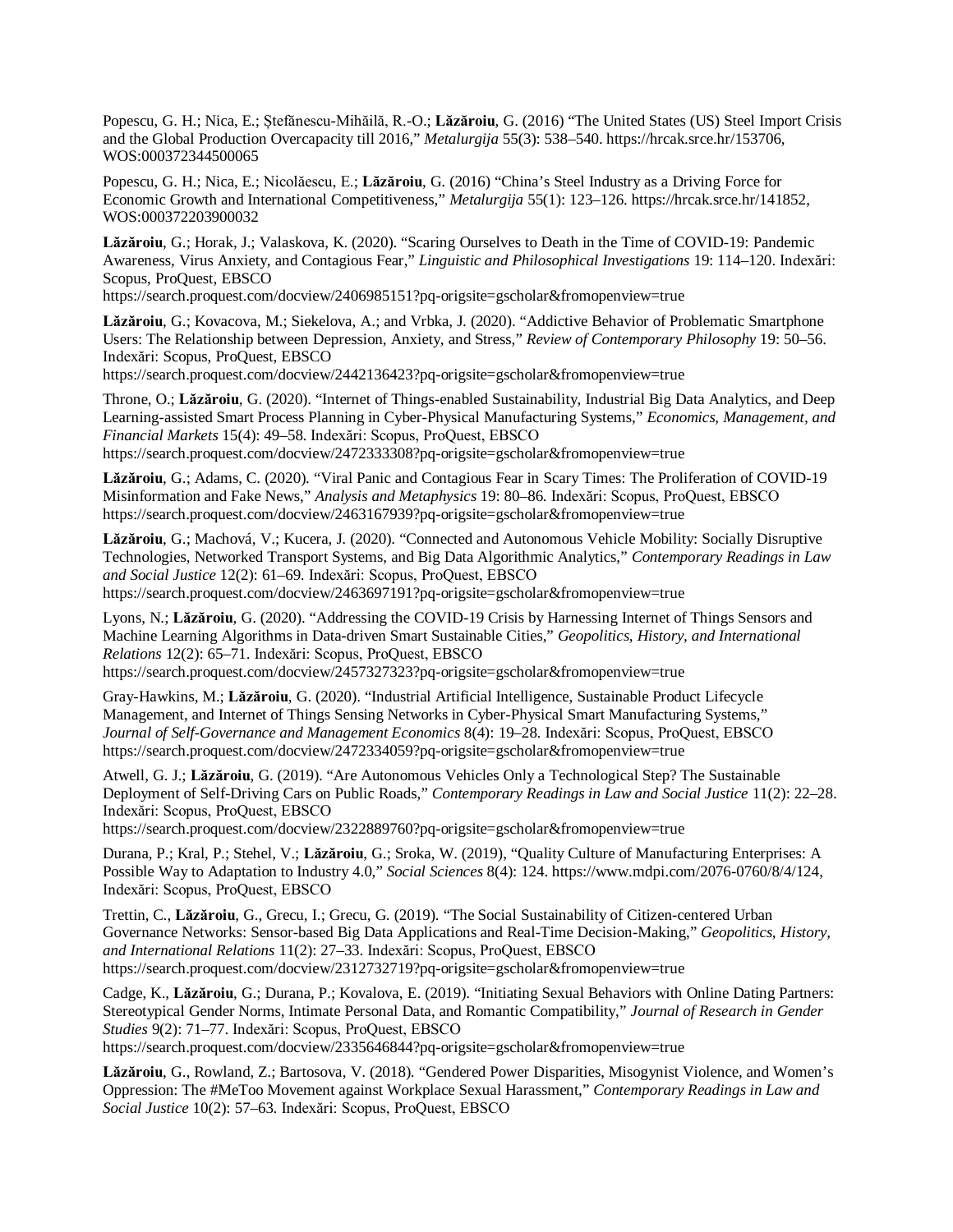<https://search.proquest.com/docview/2157259695?pq-origsite=gscholar&fromopenview=true>

Lăzăroiu, G. (2018). "Participation Environments, Collective Identities, and Online Political Behavior: The Role of Media Technologies for Social Protest Campaigns," *Geopolitics, History, and International Relations* 10(2): 58–63. Indexări: Scopus, ProQuest, EBSCO

<https://search.proquest.com/docview/2137982957?pq-origsite=gscholar&fromopenview=true>

Burwell, C., **Lăzăroiu**, G.; Rothchild, N.; Shackelford, V. (2018). "Social Networking Site Use and Depressive Symptoms: Does Facebook Activity Lead to Adverse Psychological Health?", *Linguistic and Philosophical Investigations* 17: 141–158. Indexări: Scopus, ProQuest, EBSCO <https://search.proquest.com/docview/2046093106?pq-origsite=gscholar&fromopenview=true>

Lăzăroiu, G. (2018). "The Socratic Process of Learning: Being-Educated as a Philosophical Way of the Ethical Life," *Review of Contemporary Philosophy* 17: 114–120. Indexări: Scopus, ProQuest, EBSCO <https://search.proquest.com/docview/2099887541?pq-origsite=gscholar&fromopenview=true>

Kral, P.; Musa, H.; **Lăzăroiu**, G.; Misankova, M.; Vrbka, J. (2018) "Comprehensive Assessment of the Selected Indicators of Financial Analysis in the Context of Failing Companies," *Journal of International Studies* 11(4): 282– 294. Indexări: Scopus, EBSCO, DOAJ, Cabell's Directory

[https://www.jois.eu/?483,en\\_comprehensive-assessment-of-the-selected-indicators-of-financial-analysis-in-the-context](https://www.jois.eu/?483,en_comprehensive-assessment-of-the-selected-indicators-of-financial-analysis-in-the-context-)of-failing-companies

Lăzăroiu, G. (2017). "The Psychological Fabric of Ethical Subjectivity in Woody Allen's Films," *Contemporary Readings in Law and Social Justice* 9(2): 39–50. Indexări: Scopus, ProQuest, EBSCO <https://search.proquest.com/docview/1973371736?pq-origsite=gscholar&fromopenview=true>

Jandric, P.; Devine, N.; Jackson; Peters, M. A.; **Lăzăroiu**, G.; Mihaila, R.; Locke, K.; Heraud, R.; Gibbons, A.; Grierson, E.; Forster, D. J.; White, J.; Stewart, G.; Tesar, M.; Arndt, S.; Brighouse, S.; Benade, L. (2017) "Collective Writing: An Inquiry into Praxis," *Knowledge Cultures* 5(1): 85–109. Indexări: Scopus, ProQuest, EBSCO <https://search.proquest.com/docview/1906047053?pq-origsite=gscholar&fromopenview=true>

Lăzăroiu, G. (2015) "Employee Motivation and Job Performance," *Linguistic and Philosophical Investigations* 14: 97–102. Indexări: Scopus, ProQuest, EBSCO <https://search.proquest.com/docview/1687613955?pq-origsite=gscholar&fromopenview=true>

Lăzăroiu, G. (2015) "Work Motivation and Organizational Behavior," *Contemporary Readings in Law and Social Justice* 7(2): 66–75. Indexări: Scopus, ProQuest, EBSCO <https://search.proquest.com/docview/1747589019?pq-origsite=gscholar&fromopenview=true>

Lăzăroiu, G. (2014) "The Political Ontology of Rawls's Work," *Analysis and Metaphysics* 13: 73–80. Indexări: Scopus, ProQuest, EBSCO

<https://search.proquest.com/docview/1644489272?pq-origsite=gscholar&fromopenview=true>

Lăzăroiu, G. (2013) "Barnett on New Forms of the University," *Analysis and Metaphysics* 12: 172–177. Indexări: Scopus, ProQuest, EBSCO <https://search.proquest.com/docview/1492656700?pq-origsite=gscholar&fromopenview=true>

e. Lucrări publicate în volumele unor conferințe indexate în Web of Science

Cugova, A.; Cug, J.; **Lăzăroiu**, G. (2019) "Descriptive Analysis of Company's Profit as a Basis for Earnings Management," *Education Excellence and Innovation Management through Vision 2020: The International Business Information Management Conference* (33rd IBIMA) Granada, Spania, 10–11 aprilie, 5629–5638. WOS:000510675601003

<http://ep3.nuwm.edu.ua/17097/1/%D0%90%D0%BA%D1%96%D0%BC%D0%BE%D0%B2%D0%B0%20%D0%9B.> %D0%9C\_%20Global%20Security%20Governance%20Conceptual%20Approaches%20And%20Practical%20Imperat ives.zax.pdf

**Lăzăroiu**, G.; Popescu, G. H.; Nica, E. (2019). "The Role of Electronic Word-of-Mouth in Influencing Consumer Repurchase Intention in Social Commerce," *Globalization and Its Socio-Economic Consequences*, 19th edn. Universitatea din Zilina, Slovacia, Book Series: SHS Web of Conferences, Volume 74: 03003. WOS:000528040800056, <https://globalization.uniza.sk/conference-proceedings-2019/>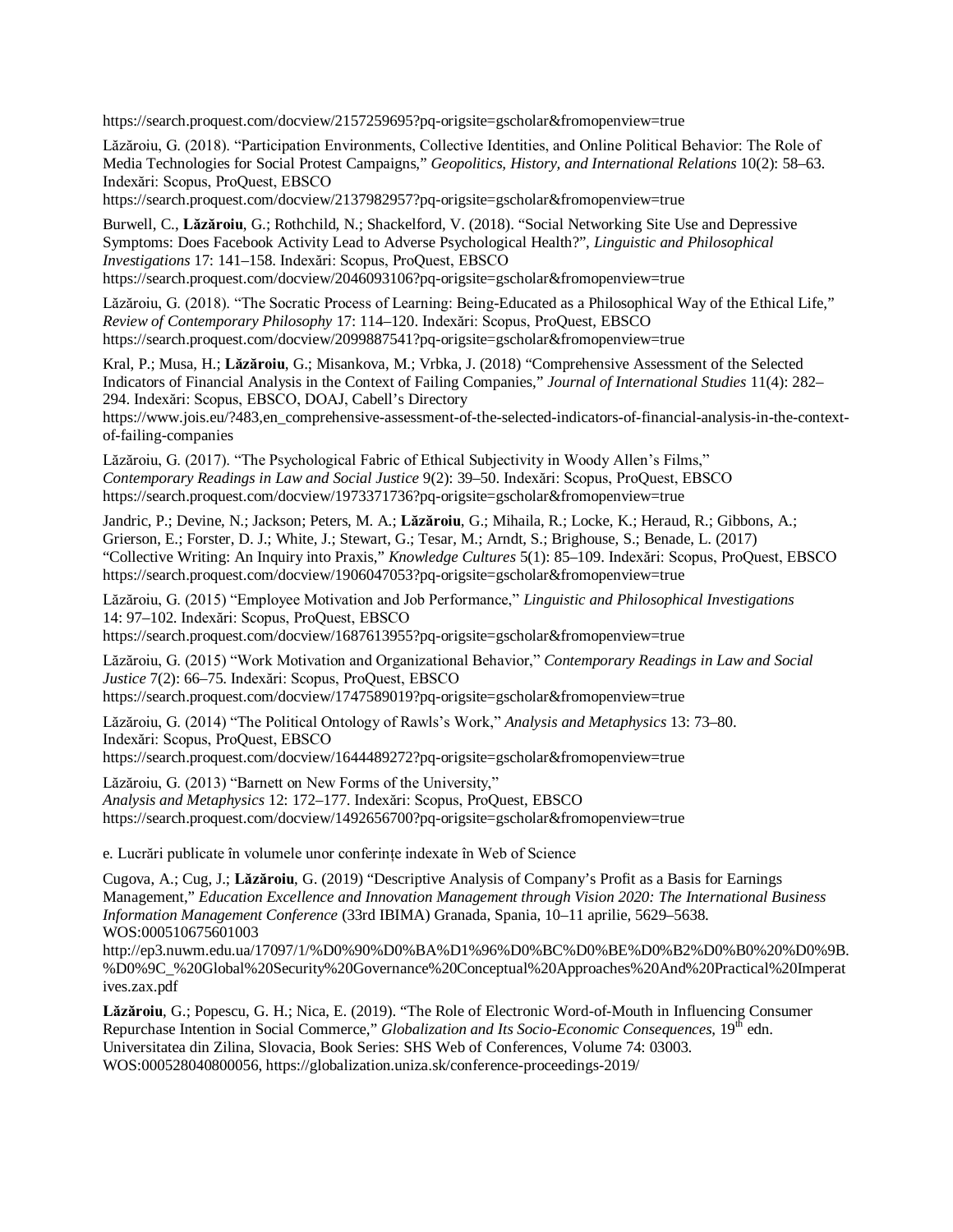**Lăzăroiu**, G.; Nica, E.; Balica, R.; Rădulescu, A.; Bratu, S. (2018) "Intricate Shifts in the Patterns of Reflexive Pedagogy that are Associated with E-Learning," *E-learning Challenges and New Horizons*, vol. 1, București, 141–146. WOS:000468621200019, <https://proceedings.elseconference.eu/files/eLSE-2018-1.pdf>

**Lăzăroiu**, G.; Popescu, G. H.; Mohîrță, I.; Balica, R.; Cojocariu, G. (2018) "Does the Capacity of Identifying the Student Emotion Expand the Potentialities for e-Learning?," *E-learning Challenges and New Horizons*, vol. 1, București, 147–152. WOS:000468621200020,<https://proceedings.elseconference.eu/files/eLSE-2018-1.pdf>

Androniceanu, A.; **Lăzăroiu**, G.; Valter, N. (2018) "Management of the Renewable Energies – Current Status and Priorities for Romania," *Innovation Management and Education Excellence through Vision 2020*, Milano, 1871–1879. WOS:000444067200186, <https://ibima.org/university/spiru-haret-university-romania/>

Siekelova, A.; **Lăzăroiu**, G. (2018) "Receivables Management: Theory and Practice in Business," *Vision 2020: Sustainable Economic Development and Application of Innovation Management*, the 32nd IBIMA conference, Sevilia, Spania, 15–16 noiembrie, 7407–7417. WOS:000508553208039

<https://ibima.org/accepted-paper/receivables-management-theory-and-practice-in-business/>

**Lăzăroiu**, G.; Popescu, G. H.; Nica, E. (2016) "Do Migrant Remittances Enhance Considerably Macroeconomic Stability in Recipient Economies?," *Globalization and Its Socio-Economic Consequences*, Universitatea din Zilina, Slovacia, 1163–1170. WOS:000393253800144

[https://globalization.uniza.sk/wp-content/uploads/2018/12/proceedings\\_globalization\\_2016\\_part\\_3.pdf](https://globalization.uniza.sk/wp-content/uploads/2018/12/proceedings_globalization_2016_part_3.pdf)

Nica, E.; Popescu, G. H.; **Lăzăroiu**, G. (2016) "How Do Labor Rights Relate to Involvement in the Worldwide Economy?," *Globalization and Its Socio-Economic Consequences*, Universitatea din Zilina, Slovacia, 1499–1505. WOS:000393253800185

<https://globalization.uniza.sk/wp-content/uploads/2018/12/>proceedings\_globalization\_2016\_part\_3.pdf

Popescu, G. H.; Nica, E.; **Lăzăroiu**, G. (2016) "The Impact of Economic Globalization on Successful Environmental State Governance," *Globalization and Its Socio-Economic Consequences*, Universitatea din Zilina, Slovacia, 1783– 1790. WOS:000393253800221

[https://globalization.uniza.sk/wp-content/uploads/2018/12/proceedings\\_globalization\\_2016\\_part\\_4.pdf](https://globalization.uniza.sk/wp-content/uploads/2018/12/proceedings_globalization_2016_part_4.pdf)

**Lăzăroiu**, G.; Popescu, G. H.; Nica, E. (2016) "Democratizing Education: The Potential of EDX in Revolutionizing Learning," *E-learning Vision 2020!*, vol. 3, București, 34–39. WOS:000385397100004<https://search.proquest.com/> docview/1792386697?pq-origsite=gscholar&fromopenview=true

**Lăzăroiu**, G.; Popescu, G. H.; Nica, E. (2016) "The Sustainability of Udacity's Business Model of Producing First-Rate Online Content and Incorporating Interactive Learning Aspects into an Online Course," *E-learning Vision 2020!*, vol. 3, București, 40–45. WOS:000385397100005

<https://search.proquest.com/docview/1792386751?pq-origsite=gscholar&fromopenview=true>

**Lăzăroiu**, G.; Popescu, G. H.; Nica, E. (2016) "The Feasibility of Coursera as a Platform for Credit-Bearing Courses," *E-learning Vision 2020!*, vol. 3, București, 46–52. WOS:000385397100006 <https://search.proquest.com/docview/1792386609?pq-origsite=gscholar&fromopenview=true>

**Lăzăroiu**, G.; Bratu, S.; Covaci, M. (2010) "Efficient Usage and Augmentation of Scientific Knowledge in a Global Digital Network," *Recent Advances in Business Administration*, Cambridge University, Cambridge, Anglia, 238–243. WOS:000276718400031, <http://www.wseas.us/e-library/conferences/2010/Cambridge/ICBA/ICBA-31.pdf>

Taranu, M. A.; **Lăzăroiu**, G.; Simion, V. E.; Covaci, M. (2010) "Model of Educational Counseling System in Initial and Continuous Training," *Proceedings of the American Conference on Applied Mathematics: Recent Advances in Applied Mathematics*, Harvard University, Cambridge, MA, 351–356. WOS:000279344900052, <https://dl.acm.org/doi/10.5555/1863981.1864045>

Taranu, M. A.; **Lăzăroiu**, G.; Bratu, S. (2010) "Stochastic Methods and Algorithms for Analysis in Communication Process," *Proceedings of the American Conference on Applied Mathematics: Recent Advances in Applied Mathematics*, Harvard University, Cambridge, MA, 356–361. WOS:000279344900053, <https://dl.acm.org/doi/abs/10.5555/1863981.1864046>

**Lăzăroiu**, G.; Cocoșatu, M.; Drumea, M.; Bratu, S. (2010) "Dummett's Anti-realist Defense of Mathematical Intuitionism," *Proceedings of the American Conference on Applied Mathematics: Recent Advances in Applied Mathematics*, Harvard University, Cambridge, MA, 378–383. WOS:000279344900057 <https://dl.acm.org/doi/abs/10.5555/1863981.1864050>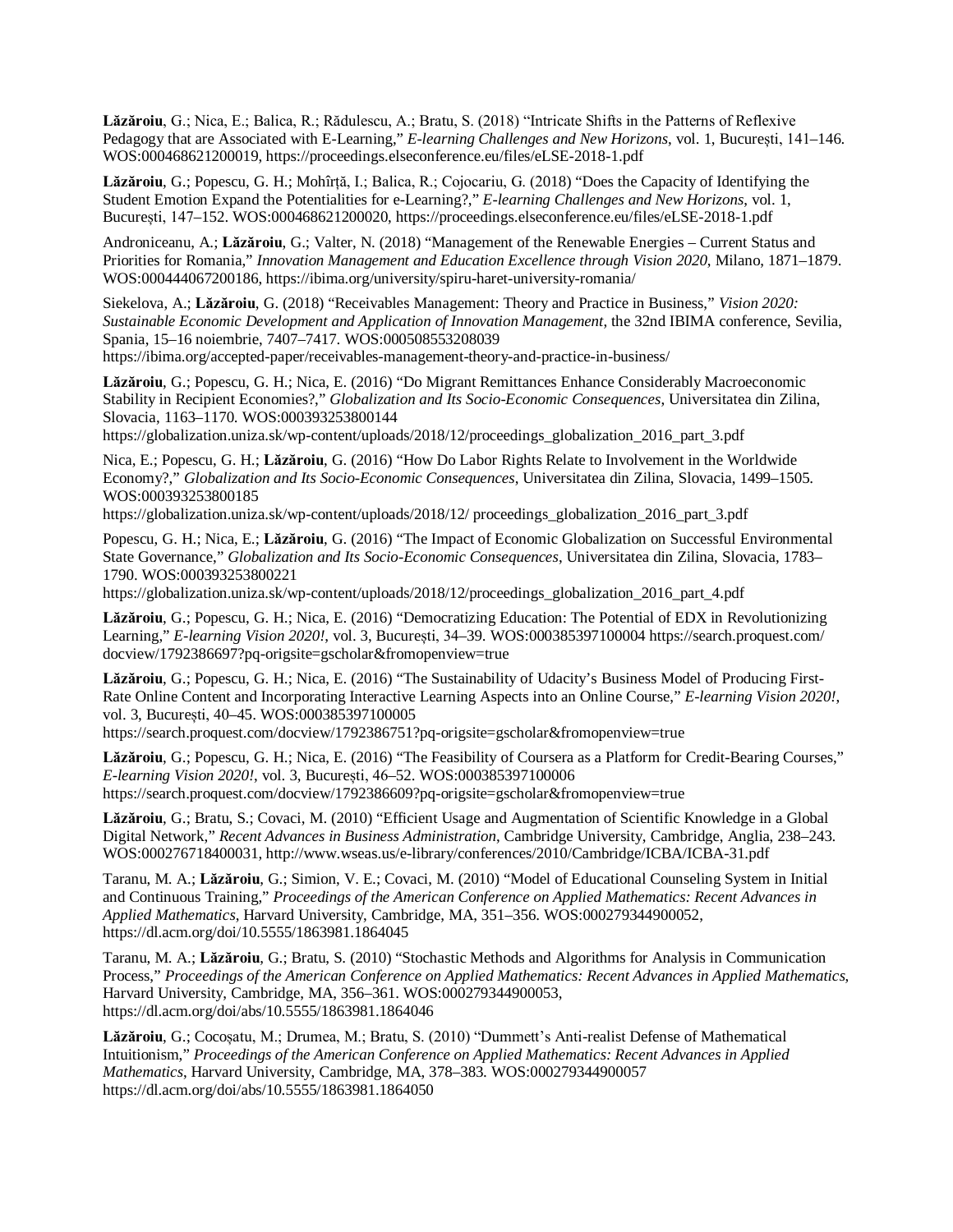**Lăzăroiu**, G.; Bratu, S.; Gonciulea, A.; Covaci, M. (2010) "Gödel on Conceptual Realism and Mathematical Intuition," *Proceedings of the American Conference on Applied Mathematics: Recent Advances in Applied Mathematics*, Harvard University, Cambridge, MA, 382–387. WOS:000279344900058, <https://dl.acm.org/doi/abs/10.5555/1863981.1864051>

f. Lucrări prezentate la conferințe internaționale organizate în străinătate

Nica, E.; Popescu, G.; **Lăzăroiu**, G. (2019). "Tech-Smart Workforce and Big Data-driven Human Resource Analytics in Cognitive Organizations," *IASIA-Doha Institute Conference: HR Capacity Development for Achieving National Development Agendas*, 11-12 December, Doha, Qatar,<https://www.iias-iisa.org/event/7>

Podhorska, I.; Vrbka, J.; **Lăzăroiu**, G.; Kovacova, M. (2019) "Recursive Prediction Model Based on Decision Trees: Implementation in Emerging Markets," *Economics, Management, Finance and Social Attributtes of Economic System International Scientific Conference*, Juraj Dobrila University, Croația, 3–6 July. [https://www.csr](https://www.csr-)pub.eu/files/EMFSA%202019-Proceedings%20of%20abstract%20(1).pdf

Kral, P.; Janoskova, K.; **Lăzăroiu**, G. (2018) "Results of Survey on Satisfaction of Inhabitants in the Selected Region of the Slovak Republic with Public Transport Services," 3rd international scientific conference *Economics, Management, Finance and Social Attributes of Economic System*, Juraj Dobrila University, Croația, 4–7 iulie. <https://www.csr-pub.eu/files/PROCEEDINGS%20OF%20ABSTRACT.pdf>

Siekelova; A.; Kovacova; M.; **Lăzăroiu**, G.; Valaskova, K. (2018) "Prediction of Payment Discipline Using the Markov Chain – Case Studies of Visegrad Four," 3rd international scientific conference *Economics, Management, Finance and Social Attributes of Economic System*, Juraj Dobrila University, Croația, 4–7 iulie. <https://www.csr-pub.eu/files/PROCEEDINGS%20OF%20ABSTRACT.pdf>

Kolencik, J.; Pera, A.; Popescu, G. H.; **Lăzăroiu**, G.; Neguriță, O. (2018) "Alternative Work Arrangements and Work– Life Balance Behaviors," *Proceedings of the 2nd international conference Contemporary Issues in Theory and Practice of Management*, Czestochowa University of Technology, Polonia, 275–281.<http://wz.pcz.pl/citpm-2018/>

Mihăilă, R.; **Lăzăroiu**, G. (2018) "The Instrumental Function of Gendered Citizenship and Symbolic Politics in the Social Construction of Labor Rights for Migrants," the 12<sup>th</sup> European Social Science History conference, Queen's University, Belfast, 4–7 aprilie.

<https://www.qub.ac.uk/schools/happ/news/archive-2018/EuropeanSocialScienceHistoryConferenceatQUB.html>

Nica, E.; Lăzăroiu, G.; Hurjui, I.; Potcovaru, M. (2017) "China's Green Financial System: Implications for Its Economic Growth," *Finance and Performance of the Firms in Science, Education and Practice* conference, Tomas Bata University, Zlin, Cehia, 26–27 aprilie,<http://195.178.95.140:8080/handle/10563/43685>

Frajtová-Michalíková, K.; Lăzăroiu, G.; Cúg, J. (2017) "Testing Earning Management," *4 th International Conference on Simulation and Modeling Methodologies, Technologies and Applications*, 29–30 decembrie, Sapporo, Japonia. <https://www.vepub.com/conferences-view/4th-International-Conference-on-Simulation-and-Modeling-Methodologies,-> Technologies-and-Applications/L0lyL2FuZEdqNkxmSDNkYURnYUdudz09/

Lăzăroiu, G. (2017) "Is Citizen-centric Digital Governance the Most Adequate Approach to Implement Service Delivery?," *New Challenges of Economic and Business Development – Digital Economy,* international scientific conference, University of Latvia, Riga, Letonia, 18–20 mai. <https://dspace.lu.lv/dspace/bitstream/handle/7/37259/> 9th\_conference\_NCEBD\_Abstracts.pdf?sequence=1&isAllowed=y

Lăzăroiu, G.; Ionescu, L. (2013) "Communicating Corruption and Economic Development: Case Study Romania," GBEF Conference, Wuhan University (conference grant), 9–11 mai.<http://ems.whu.edu.cn/info/1568/9164.htm> <http://www.gegresearch.org/1st-edition-global-business-economics-and-finance-gbef-2013-wuhan-pr-china/>

Lăzăroiu, G. (2013) "Organizational Dynamics of the Knowledge Economy," *Organisation and the New*, DGfE Conference, Philipps University Marburg, 28 februarie–1 martie. [http://www.uni-marburg.de/fb21/i-on/organisation](http://www.uni-marburg.de/fb21/i-on/organisation-)undddasneue/program-en.pdf,<http://dasneue2013.blogspot.com/>

Lăzăroiu, G. (2012) "Scholarly Research as Business Behaviour Based on Ethical Values," invitat de onoare și moderator la the 8<sup>th</sup> International Leadership Symposium on Ethics in Business-World Forum for Ethics in Business (*Capitalism – But Not Reloaded?! A Systemic Crisis and Its Consequences*), Parlamentul European, Bruxelles, 30 noiembrie–1 decembrie. Recomandat de Anis Bajrektarevic (Profesor, IMC-University of Applied Sciences, Krems) și invitat de Ruud Lubbers (Profesor la Harvard University și Tilburg University). <http://www.wfeb.org/>

Lăzăroiu, G. (2012) "Collaborative Work in Digital Democracy and Interactive Production of Personalized Information," *13th International Conference of the International Society for the Study of European Ideas*,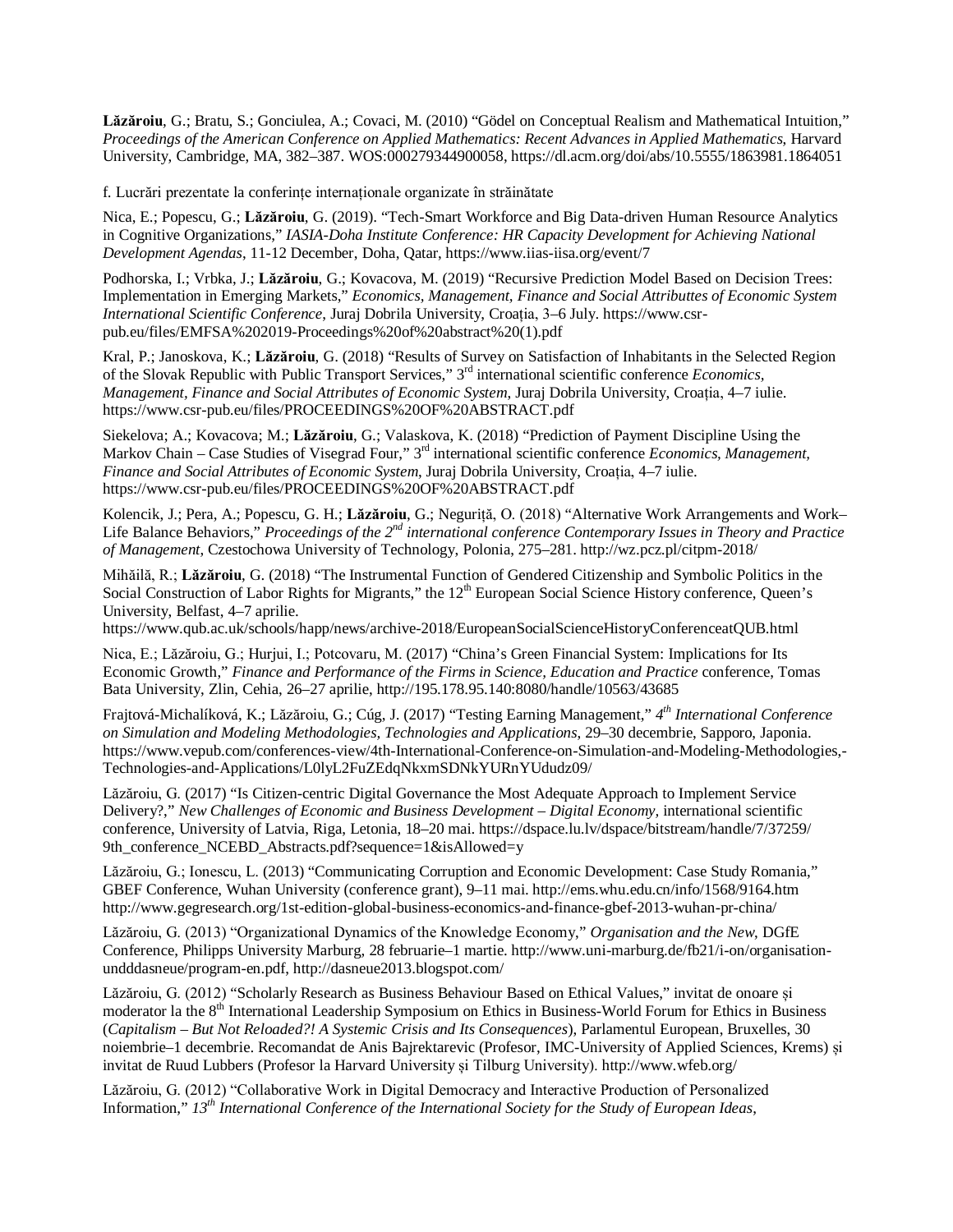University of Nicosia, 2–6 iulie.<http://issei2012.haifa.ac.il/>

Lăzăroiu, G. (2012) "The Language of Gender in the Byzantine World," *47th International Congress on Medieval Studies*, Western Michigan University, 10–13 mai. [http://www.medievalarchives.com/2012/04/17/the-international](http://www.medievalarchives.com/2012/04/17/the-international-)congress-on-medieval-studies-free-local-residents/

Mihăilă, R.; Lăzăroiu, G. (2012) "Power and Public Stage: Political Involvement of 19<sup>th</sup> Century Romanian Women Writers," 9<sup>th</sup> European Social Science History Conference, University of Glasgow and International Institute of Social History, 11–14 aprilie.<http://esshc.socialhistory.org/>conferences/esshc-glasgow-2012

Mihăilă, R.; Lăzăroiu, G. (2011) "The New Logic of Social Media," the 19<sup>th</sup> Ecumenical Interdisciplinary Symposium – *Alienation and Authenticity in Environments of the 21st Century: Technology, Person and Transcendence*, Columbia University & Metropolitan College of New York, 3 decembrie.<https://www.mcny.edu/?s=conference>

Lăzăroiu, G. (2010) "Richard Swinburne: The Nature of God and the Problem of Evil," the  $18<sup>th</sup>$  Ecumenical Theological Symposium – *Meaning and Mystery: From the Philosophy of Knowledge to the Theology of Person*, Metropolitan College of New York, 4 decembrie.<https://www.mcny.edu/?s=conference>

Lăzăroiu, G. (2009) "Political Theology as Theological Politics," the  $17<sup>th</sup>$  Ecumenical Theological Symposium – *Religion and Politics: The Human Society between the Power of God and the Power of Man*, Metropolitan College of New York, 5 decembrie.<https://www.mcny.edu/?s=conference>

Lăzăroiu, G. (2008) "Wittgenstein's Notion of the Factual Status of Religious Language," the 16<sup>th</sup> Ecumenical Theological Symposium – *Cult and Culture: The Transcendental Roots of Human Civilization*, Metropolitan College of New York, 6 decembrie.<https://www.mcny.edu/?s=conference>

g. Recenzii publicate în reviste cotate ISI sau în reviste indexate în cel puțin 3 BDI recunoscute în domeniu

Lăzăroiu, G. (2019) "John Donne: Selected Writings," *Sixteenth Century Journal* 50(3): 941–944. WOS:000527801100054, <https://www.escj.org/issue/50-3>

Lăzăroiu, G. (2019) "The Venetian Qur'an: A Renaissance Companion to Islam," *Sixteenth Century Journal* 50(3): 975–977. WOS:000527801100069,<https://www.escj.org/issue/50-3>

Lăzăroiu, G. (2018) "How Shakespeare Put Politics on the Stage: Power and Succession in the History Plays," *Sixteenth Century Journal* 49(2): 491–493. WOS:000459232000016 <https://www.escj.org/issue/49-2>

Lăzăroiu, G. (2018) "After Lavinia: A Literary History of Premodern Marriage Diplomacy," *Sixteenth Century Journal* 49(1): 205–206. WOS:000459231900041<https://www.escj.org/issue/49-1>

Lăzăroiu, G. (2018) "Pleasing Everyone: Mass Entertainment in Renaissance London and Golden-Age Hollywood," *Sixteenth Century Journal* 49(1): 262–264. WOS:000459231900073 <https://www.escj.org/issue/49-1>

Lăzăroiu, G. (2018) "The Medieval Islamic Republic of Letters: Arabic Knowledge Construction," *Sixteenth Century Journal* 49(1): 300–302. WOS:000459231900086<https://www.escj.org/issue/49-1>

Lăzăroiu, G. (2018) "The Stoic Origins of Erasmus' Philosophy of Christ," *Sixteenth Century Journal* 49(1): 306–308. WOS:000459231900089, <https://www.escj.org/issue/49-1>

Lăzăroiu, G. (2016) "Envisioning Islam: Syriac Christians and the Early Muslim World," *Sixteenth Century Journal* 47(4): 1107–1109, WOS:000394405100068 <https://www.escj.org/issue/47-4>

Lăzăroiu, G. (2016) "Women's Voices in Tudor Wills, 1485-1603: Authority, Influence and Material Culture," *Sixteenth Century Journal* 47(2): 439–440. WOS:000382512100017 <https://www.escj.org/issue/47-2>

Lăzăroiu, G. (2016) "The Oxford Handbook of Neo-Latin," *Sixteenth Century Journal* 47(2): 486–488. WOS:000382512100044, <https://www.escj.org/issue/47-2>

Lăzăroiu, G. (2016) "An Industrious Mind: The Worlds of Sir Simonds D'Ewes," *Sixteenth Century Journal* 47(2): 512–513. WOS:000382512100058,<https://www.escj.org/issue/47-2>

Lăzăroiu, G. (2015) "Figuring Style: The Legacy of Renaissance Rhetoric," *Sixteenth Century Journal* 46(3): 809–810. WOS:000365374900088, <https://www.escj.org/issue/46-3>

Lăzăroiu, G. (2015) "Spenser's Images of Life," *Sixteenth Century Journal* 46(1): 172–173. WOS:000358110600034 <https://www.escj.org/issue/46-1>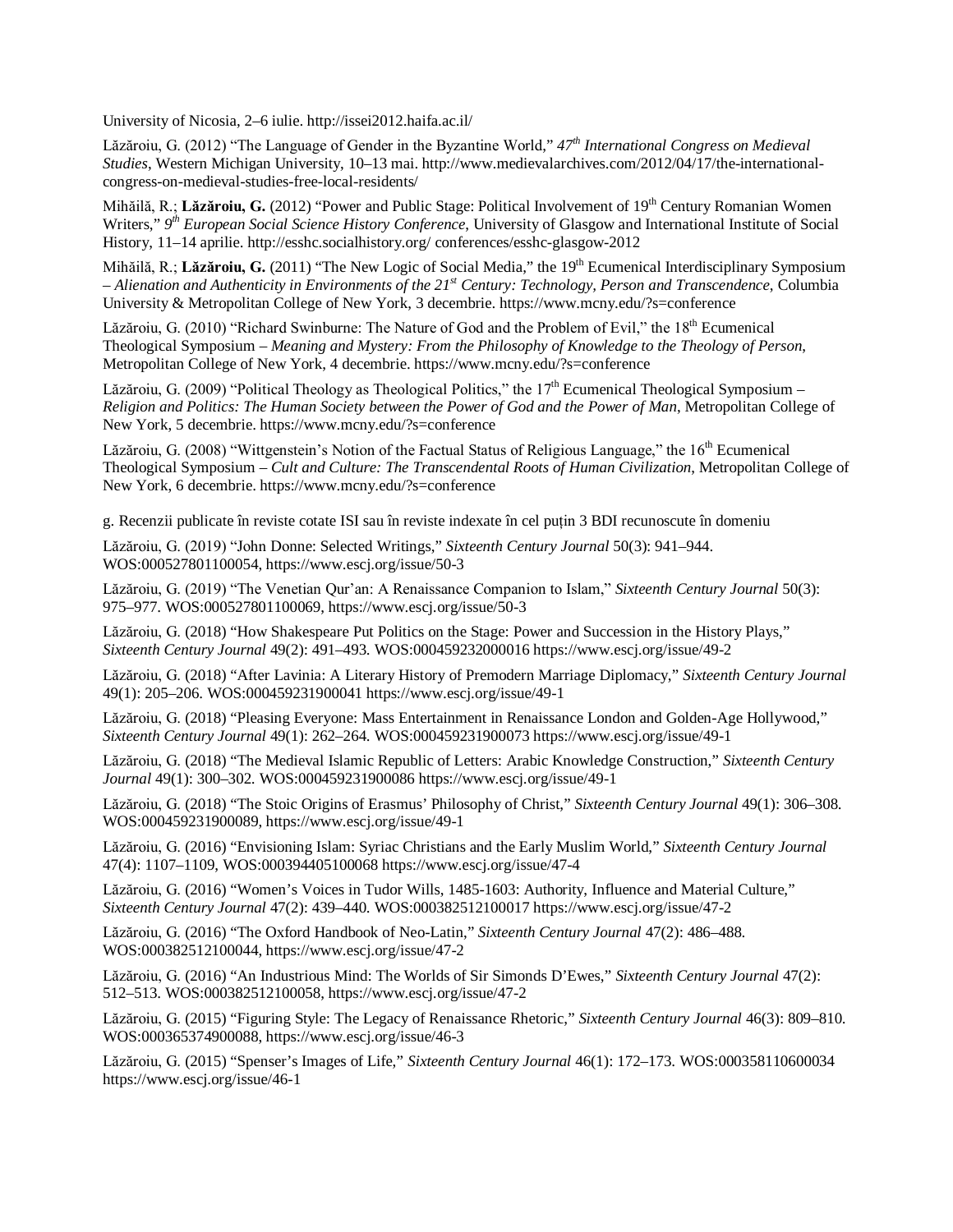Lăzăroiu, G. (2015) "The Oxford Anthology of Tudor Drama," *Sixteenth Century Journal* 46(1): 219–221. WOS:000358110600063, <https://www.escj.org/issue/46-1>

Lăzăroiu, G. (2014) "The Poetry of Translation: From Chaucer & Petrarch to Homer & Logue," *Sixteenth Century Journal* 45(2): 478–479. WOS:000339224100057<https://www.escj.org/issue/45-2>

Lăzăroiu, G. (2014) "The Art of Dialectic between Dialogue and Rhetoric," *Sixteenth Century Journal* 45(1): 157–159. WOS:000336511300031, <https://www.escj.org/issue/45-1>

Lăzăroiu, G. (2013) "Forgiving the Gift: The Philosophy of Generosity in Shakespeare and Marlowe," *Sixteenth Century Journal* 44(3): 860–861. WOS:000328805400056,<https://www.escj.org/issue/44-3>

Lăzăroiu, G. (2010) "Semiotics of Programming," *Linguistic and Philosophical Investigations* 9: p. 359+ <https://www.gale.com/intl/c/academic-onefile,>Indexări: ProQuest, EBSCO, CEEOL

Lăzăroiu, G. (2010) "Seeing Wittgenstein Anew," *Linguistic and Philosophical Investigations* 9: p. 362+. <https://www.gale.com/intl/c/academic-onefile,>Indexări: ProQuest, EBSCO, CEEOL

Lăzăroiu, G. (2010) "Modus Vivendi Liberalism," *Contemporary Readings in Law and Social Justice* 2(1): p. 182+. <https://www.gale.com/intl/c/academic-onefile,>Indexări: ProQuest, EBSCO, CEEOL

Lăzăroiu, G. (2011) "Encyclopaedia of the Philosophical Sciences in Basic Outline," *Linguistic and Philosophical Investigations* 10: p. 181+.<https://www.gale.com/intl/c/academic-onefile,> Indexări: ProQuest, EBSCO, CEEOL

Lăzăroiu, G. (2011) "Spinoza and the Politics of Renaturalization," *Analysis and Metaphysics* 10: p. 197+. <https://www.gale.com/intl/c/academic-onefile,>Indexări: ProQuest, EBSCO, CEEOL

Lăzăroiu, G. (2011) "Schopenhauer: A Biography," *Linguistic and Philosophical Investigations* 10: p. 183+. <https://www.gale.com/intl/c/academic-onefile,>Indexări: ProQuest, EBSCO, CEEOL

Lăzăroiu, G. (2011) "Heidegger and Unconcealment: Truth, Language, and History," *Linguistic and Philosophical Investigations* 10: p. 185+. <https://www.gale.com/intl/c/academic-onefile,> Indexări: ProQuest, EBSCO, CEEOL

Lăzăroiu, G. (2011) "Hobbes on Resistance: Defying the Leviathan," *Contemporary Readings in Law and Social Justice* 3(1): p. 172+. <https://www.gale.com/intl/c/academic-onefile,> Indexări: ProQuest, EBSCO, CEEOL

Lăzăroiu, G. (2011) "Spinoza's Theological-Political Treatise: A Critical Guide," *Geopolitics, History, and International Relations* 3(2): p. 278+.<https://www.gale.com/intl/c/academic-onefile,>Indexări: ProQuest, EBSCO, **CEEOL** 

Lăzăroiu, G. (2011) "Spinoza on Human Freedom: Reason, Autonomy and the Good Life," *Contemporary Readings in Law and Social Justice* 3(2): p. 284+. <https://www.gale.com/intl/c/academic-onefile,> Indexări: ProQuest, EBSCO, **CEEOL** 

Lăzăroiu, G. (2011) "Social Constructionism: Sources and Stirrings in Theory and Practice," *Linguistic and Philosophical Investigations* 10: p. 188+. <https://www.gale.com/intl/c/academic-onefile> Indexări: ProQuest, EBSCO, CEEOL

Lăzăroiu, G. (2011) "Kant's Theory of Virtue: The Value of Autocracy," *Contemporary Readings in Law and Social Justice* 3(1): p. 176+. <https://www.gale.com/intl/c/academic-onefile,> Indexări: ProQuest, EBSCO, CEEOL

Lăzăroiu, G. (2011) "The Order of Public Reason: A Theory of Freedom and Morality in a Diverse and Bounded World," *Contemporary Readings in Law and Social Justice* 3(1): p. 175+. [https://www.gale.com/intl/c/academic](https://www.gale.com/intl/c/academic-)onefile, Indexări: ProQuest, EBSCO, CEEOL

Lăzăroiu, G. (2011) "Ethics and the Quest for Wisdom," *Contemporary Readings in Law and Social Justice* 3(1): p. 172+. <https://www.gale.com/intl/c/academic-onefile,> Indexări: ProQuest, EBSCO, CEEOL

Lăzăroiu, G. (2011) "Arthur Schopenhauer: The World as Will and Representation, Volume 1," *Analysis and Metaphysics* 10: p. 199+.<https://www.gale.com/intl/c/academic-onefile,> Indexări: ProQuest, EBSCO, CEEOL

Lăzăroiu, G. (2011) "Familiar Objects and their Shadows," *Linguistic and Philosophical Investigations* 10: p. 187+. <https://www.gale.com/intl/c/academic-onefile,>Indexări: ProQuest, EBSCO, CEEOL

Lăzăroiu, G. (2011) "Perception and Knowledge: A Phenomenological Account," *Linguistic and Philosophical Investigations* 10: p. 182+.<https://www.gale.com/intl/c/academic-onefile,> Indexări: ProQuest, EBSCO, CEEOL

Lăzăroiu, G. (2011) "The Cambridge Companion to Dewey," *Geopolitics, History, and International Relations* 3(2): p. 279+. <https://www.gale.com/intl/c/academic-onefile,> Indexări: ProQuest, EBSCO, CEEOL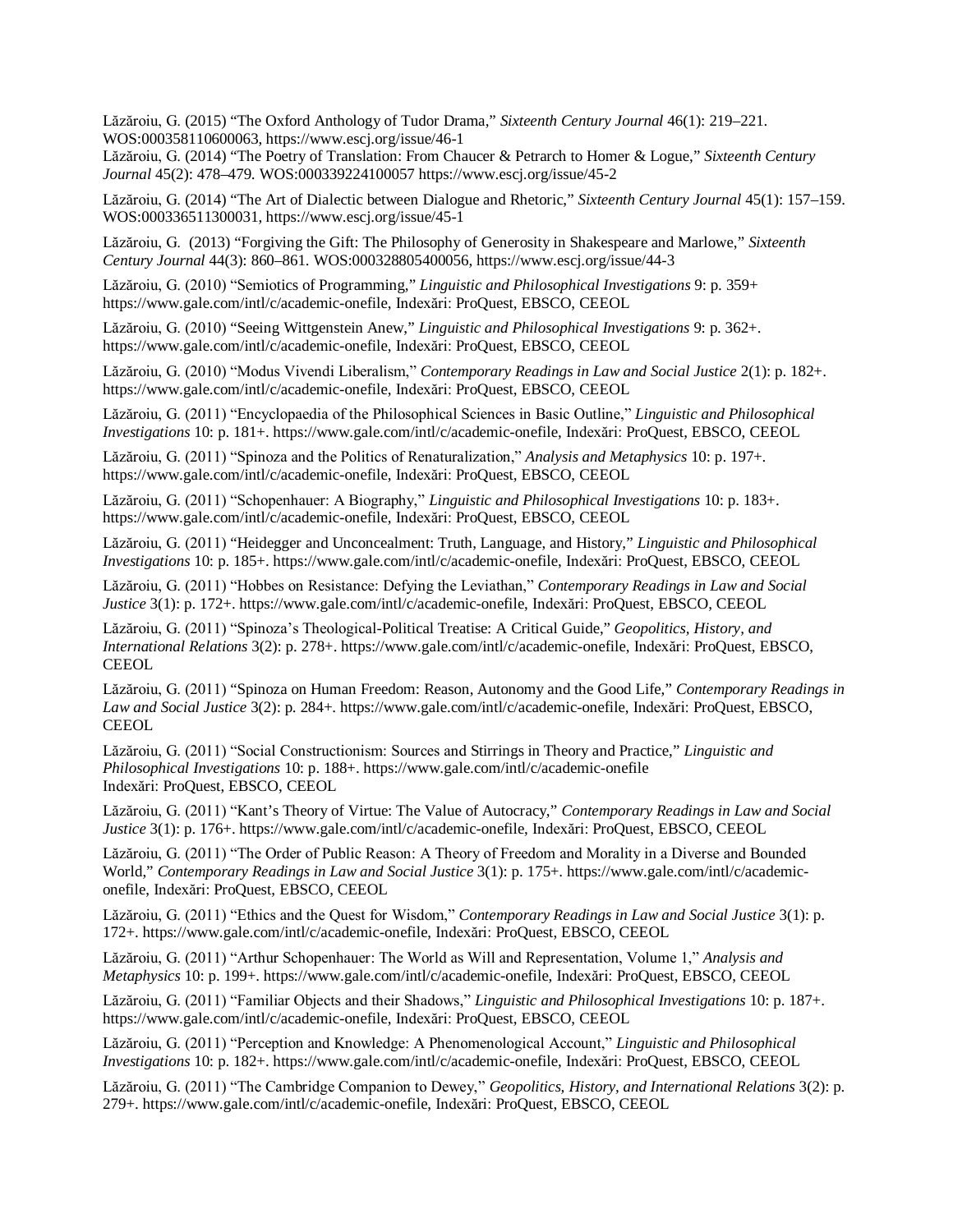Lăzăroiu, G. (2011) "Saul Kripke," *Analysis and Metaphysics* 10: p. 198+. [https://www.gale.com/intl/c/academic](https://www.gale.com/intl/c/academic-)onefile, Indexări: ProQuest, EBSCO, CEEOL

Lăzăroiu, G. (2011) "Plato: Meno and Phaedo," *Linguistic and Philosophical Investigations* 10: p. 183+. <https://www.gale.com/intl/c/academic-onefile,>Indexări: ProQuest, EBSCO, CEEOL

Lăzăroiu, G. (2011) "Georg Wilhelm Friedrich Hegel: The Science of Logic," *Analysis and Metaphysics* 10: p. 200+. <https://www.gale.com/intl/c/academic-onefile,>Indexări: ProQuest, EBSCO, CEEOL

Lăzăroiu, G. (2011) "Hobbes on Resistance: Defying the Leviathan," *Contemporary Readings in Law and Social Justice* 3(1): 172-174. <https://www.gale.com/intl/c/academic-onefile,> Indexări: ProQuest, EBSCO, CEEOL

Lăzăroiu, G. (2012) "Machine Ethics," *Contemporary Readings in Law and Social Justice* 4(1): p. 189+. <https://www.gale.com/intl/c/academic-onefile,>Indexări: ProQuest, EBSCO, CEEOL

Lăzăroiu, G. (2012) "Kierkegaard's Concluding Unscientific Postscript: A Critical Guide," *Linguistic and Philosophical Investigations* 11: p. 172+. <https://www.gale.com/intl/c/academic-onefile> Indexări: ProQuest, EBSCO, CEEOL

Lăzăroiu, G. (2012) "Resolving the Cyprus Conflict: Negotiating History," *Geopolitics, History, and International Relations* 4(2): p. 193+.<https://www.gale.com/intl/c/academic-onefile,> Indexări: ProQuest, EBSCO, CEEOL

Lăzăroiu, G. (2012) "Ethical Naturalism: Current Debates," *Contemporary Readings in Law and Social Justice* 4(1): p. 185+. <https://www.gale.com/intl/c/academic-onefile,> Indexări: ProQuest, EBSCO, CEEOL

Lăzăroiu, G. (2012) "Kant's Critique of Practical Reason," *Contemporary Readings in Law and Social Justice* 4(1): p. 187+. <https://www.gale.com/intl/c/academic-onefile,> Indexări: ProQuest, EBSCO, CEEOL

Lăzăroiu, G. (2012) "Kant: Groundwork of the Metaphysics of Morals," *Contemporary Readings in Law and Social Justice* 4(1): p. 182+. <https://www.gale.com/intl/c/academic-onefile,> Indexări: ProQuest, EBSCO, CEEOL

Lăzăroiu, G. (2012) "An Introduction to Ethics," *Contemporary Readings in Law and Social Justice* 4(1): p. 183+. <https://www.gale.com/intl/c/academic-onefile,>Indexări: ProQuest, EBSCO, CEEOL

Lăzăroiu, G. (2012) "Cultural Evolution," *Linguistic and Philosophical Investigations* 11: p. 173+. <https://www.gale.com/intl/c/academic-onefile,>Indexări: ProQuest, EBSCO, CEEOL

Lăzăroiu, G. (2012) "The Cambridge Handbook of Information and Computer Ethics," *Contemporary Readings in Law and Social Justice* 4(1): p. 180+. <https://www.gale.com/intl/c/academic-onefile> Indexări: ProQuest, EBSCO, CEEOL

Lăzăroiu, G. (2012) "The Cambridge Companion to Kant's Critique of Pure Reason," *Linguistic and Philosophical Investigations* 11: p. 176+.<https://www.gale.com/intl/c/academic-onefile,> Indexări: ProQuest, EBSCO, CEEOL

Lăzăroiu, G. (2012) "The Cambridge Companion to Frege," *Linguistic and Philosophical Investigations* 11: p. 178+. <https://www.gale.com/intl/c/academic-onefile,>Indexări: ProQuest, EBSCO, CEEOL

Lăzăroiu, G. (2012) "The Furniture of the World: Essays in Ontology and Metaphysics," *Analysis and Metaphysics* 11: p. 203+. <https://www.gale.com/intl/c/academic-onefile,> Indexări: ProQuest, EBSCO, CEEOL

Lăzăroiu, G. (2012) "Wittgenstein's *Philosophical Investigations*: A Critical Guide," *Linguistic and Philosophical Investigations* 11: p. 175.<https://www.gale.com/intl/c/academic-onefile> Indexări: ProQuest, EBSCO, CEEOL

Lăzăroiu, G. (2012) "An Introduction to Metaphysics," *Linguistic and Philosophical Investigations* 11: p. 181. <https://www.gale.com/intl/c/academic-onefile,>Indexări: ProQuest, EBSCO, CEEOL

Lăzăroiu, G. (2013) "The World-Time Parallel," *Review of Contemporary Philosophy* 12: p. 199+. <https://www.gale.com/intl/c/academic-onefile,>Indexări: ProQuest, EBSCO, CEEOL

Lăzăroiu, G. (2013) "Harlem," *Analysis and Metaphysics* 12: p. 193+.

<https://www.gale.com/intl/c/academic-onefile,>Indexări: ProQuest, EBSCO, CEEOL

Lăzăroiu, G. (2013) "The Evolution of Logic," *Linguistic and Philosophical Investigations* 12: p. 186+. <https://www.gale.com/intl/c/academic-onefile,>Indexări: ProQuest, EBSCO, CEEOL

Lăzăroiu, G. (2013) "Why Internet Porn Matters," *Journal of Research in Gender Studies* 3(1): p. 152+. <https://www.gale.com/intl/c/academic-onefile,>Indexări: ProQuest, EBSCO, CEEOL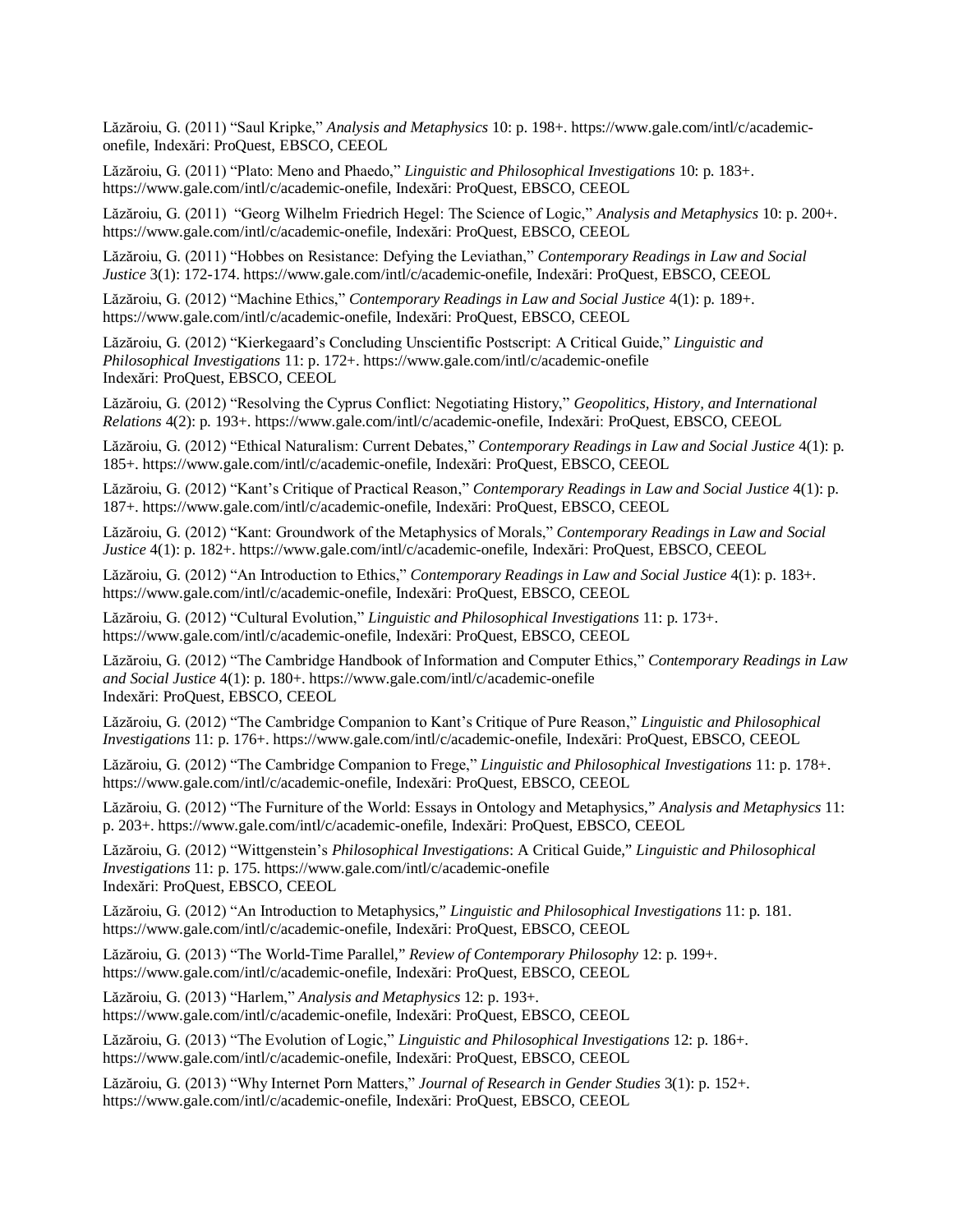Lăzăroiu, G. (2013) "A Philosophical Guide to Chance," *Linguistic and Philosophical Investigations* 12: p. 184+. <https://www.gale.com/intl/c/academic-onefile,>Indexări: ProQuest, EBSCO, CEEOL

Lăzăroiu, G. (2013) "About Europe: Philosophical Hypotheses," *Review of Contemporary Philosophy* 12: p. 158+. <https://www.gale.com/intl/c/academic-onefile,>Indexări: ProQuest, EBSCO, CEEOL

Lăzăroiu, G. (2013) "Personal Identity: Complex or Simple?" *Review of Contemporary Philosophy* 12: p. 183+. <https://www.gale.com/intl/c/academic-onefile,>Indexări: ProQuest, EBSCO, CEEOL

Lăzăroiu, G. (2013) "Immunity to Error through Misidentification," *Review of Contemporary Philosophy* 12: p. 185+. <https://www.gale.com/intl/c/academic-onefile,>Indexări: ProQuest, EBSCO, CEEOL

Lăzăroiu, G. (2013) "Metaphysical Grounding: Understanding the Structure of Reality," *Review of Contemporary Philosophy* 12: p. 196+.<https://www.gale.com/intl/c/academic-onefile,> Indexări: ProQuest, EBSCO, CEEOL

Lăzăroiu, G. (2013) "Debating Self-knowledge," *Review of Contemporary Philosophy* 12: p. 188+. <https://www.gale.com/intl/c/academic-onefile,>Indexări: ProQuest, EBSCO, CEEOL

Lăzăroiu, G. (2013) "The Sensitivity Principle in Epistemology," *Review of Contemporary Philosophy* 12: p. 179+. <https://www.gale.com/intl/c/academic-onefile,>Indexări: ProQuest, EBSCO, CEEOL

Lăzăroiu, G. (2013) "Contemporary Aristotelian Metaphysics," *Review of Contemporary Philosophy* 12: p. 191+. <https://www.gale.com/intl/c/academic-onefile,>Indexări: ProQuest, EBSCO, CEEOL

Lăzăroiu, G. (2013) "Imagining the University," *Review of Contemporary Philosophy* 12: p. 166+. <https://www.gale.com/intl/c/academic-onefile,>Indexări: ProQuest, EBSCO, CEEOL

Lăzăroiu, G. (2013) "Mind, Brain, and Free Will," *Review of Contemporary Philosophy* 12: p. 175+. <https://www.gale.com/intl/c/academic-onefile,>Indexări: ProQuest, EBSCO, CEEOL

Lăzăroiu, G. (2013) "The Future University: Ideas and Possibilities," *Review of Contemporary Philosophy* 12: p. 169+. <https://www.gale.com/intl/c/academic-onefile,>Indexări: ProQuest, EBSCO, CEEOL

Lăzăroiu, G. (2013) "The Themes of Quine's Philosophy," *Review of Contemporary Philosophy* 12: p. 159+. <https://www.gale.com/intl/c/academic-onefile,>Indexări: ProQuest, EBSCO, CEEOL

Lăzăroiu, G. (2013) "Melancholy and the Otherness of God," *Linguistic and Philosophical Investigations* 12: p. 177+. <https://www.gale.com/intl/c/academic-onefile,>Indexări: ProQuest, EBSCO, CEEOL

Lăzăroiu, G. (2013) "Infinity: New Research Frontiers," *Linguistic and Philosophical Investigations* 12: p. 185+. <https://www.gale.com/intl/c/academic-onefile,>Indexări: ProQuest, EBSCO, CEEOL

Lăzăroiu, G. (2013) "Pythagorean Women: Their History and Writings," *Journal of Research in Gender Studies* 3(2): p. 147+. <https://www.gale.com/intl/c/academic-onefile,> Indexări: ProQuest, EBSCO, CEEOL

**Lăzăroiu**, G. & Georgescu, M. (2014) "The Sublime in Modern Philosophy," *Linguistic and Philosophical Investigations* 13: p. 188+.<https://www.gale.com/intl/c/academic-onefile> Indexări: ProQuest, EBSCO, CEEOL

Lăzăroiu, G. (2015) "Scholastic Metaphysics. A Contemporary Introduction," *Review of Contemporary Philosophy* 14: p. 199+. <https://www.gale.com/intl/c/academic-onefile,> Indexări: ProQuest, EBSCO, CEEOL

Lăzăroiu, G. (2015) "Deleuze, The Dark Precursor: Dialectic, Structure, Being," *Analysis and Metaphysics* 14: p. 116. <https://www.gale.com/intl/c/academic-onefile,>Indexări: ProQuest, EBSCO, CEEOL

Lăzăroiu, G. (2015) "Language and Imaginability," *Linguistic and Philosophical Investigations* 14: p. 121+. <https://www.gale.com/intl/c/academic-onefile,>Indexări: ProQuest, EBSCO, CEEOL

Lăzăroiu, G. (2015) "Seeking Balance: Philosophical Issues in Globalization and Policy Making," *Review of Contemporary Philosophy* 14: p. 202+.<https://www.gale.com/intl/c/academic-onefile> Indexări: ProQuest, EBSCO, CEEOL

Lăzăroiu, G. (2015) "Social Efficiency and Instrumentalism in Education: Critical Essays in Ontology, Phenomenology, and Philosophical Hermeneutics," *Linguistic and Philosophical Investigations* 14: p. 122+. <https://www.gale.com/intl/c/academic-onefile,>Indexări: ProQuest, EBSCO, CEEOL